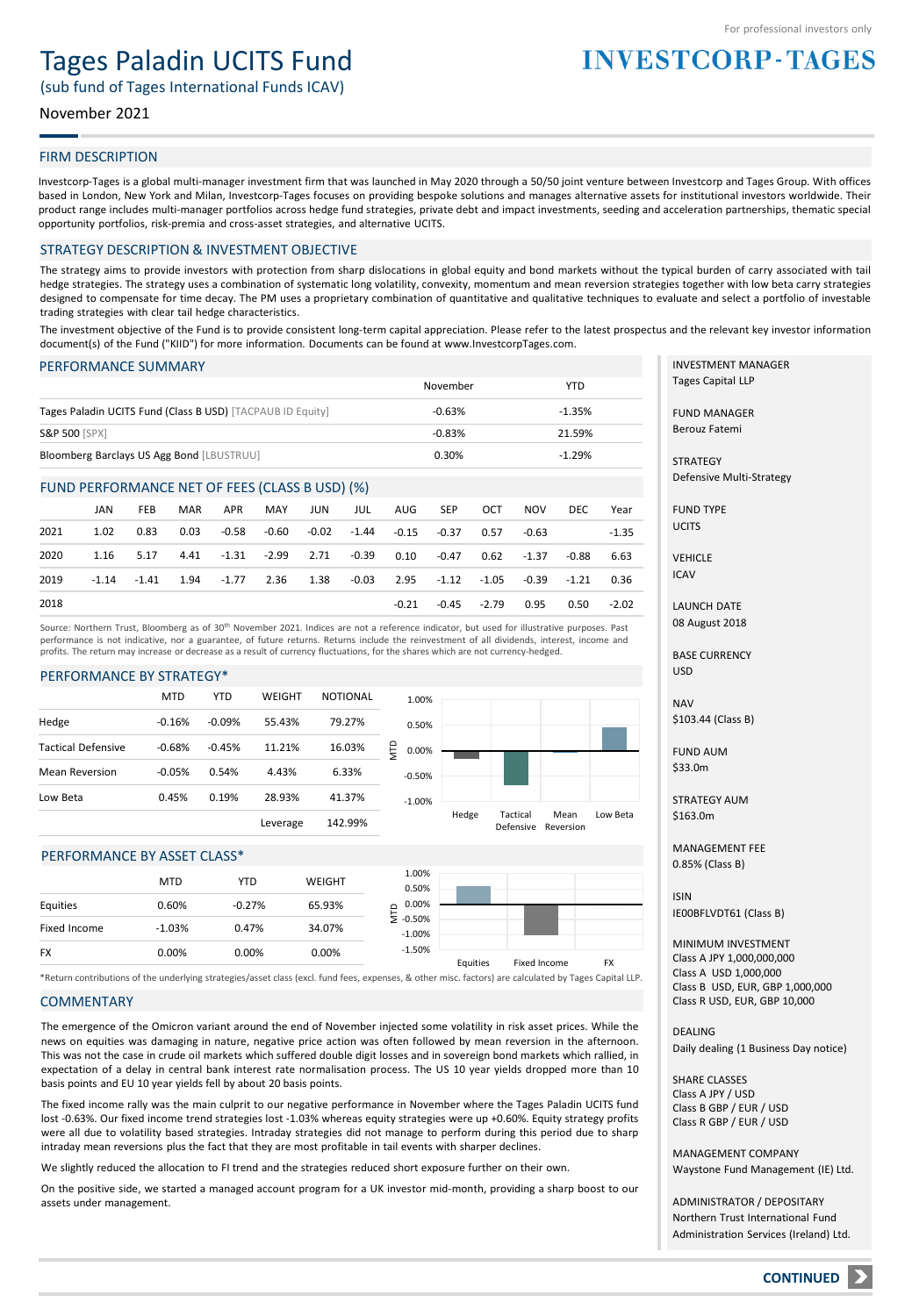# Tages Paladin UCITS Fund

**INVESTCORP-TAGES** 

(sub fund of Tages International Funds ICAV)

November 2021

# NOTIONAL BREAKDOWN BY STRATEGY **RISK ALLOCATION BY STRATEGY**



# NOTIONAL BREAKDOWN BY ASSET CLASS





# VOLATILITY



### TAIL HEDGE SCORE\*



\*The tail hedge score is a metric which estimates the expected recovery rate of the Paladin Fund for each risk factor. It is based on historical monthly returns over the last three and ten years.

# MONTHLY EXPECTED SHORTFALL (95% cVAR)



# RISK & REWARD PROFILE

| <b>Lower risk</b>                                                 |  |  |  |  |  | <b>Higher risk</b> |
|-------------------------------------------------------------------|--|--|--|--|--|--------------------|
| <b>Typically higher rewards</b><br><b>Typically lower rewards</b> |  |  |  |  |  |                    |
|                                                                   |  |  |  |  |  |                    |

Risk Scale from the key investor information document(s) of the Fund ("KIID"). Risk 1 does not mean a risk-free investment. This indicator may change over time. Please refer to the risk glossary at the back of this document.

Investcorp 48 Grosvenor Street, London, W1K 3HW Tel: +44 (0)20 3743 3476

Email: [IR-EU@investcorp.com](mailto:IR-EU@investcorp.com)



Long Volatilus<br> **Best Performing Fund over a 2 Year Period**<br>
Tages Paladin UCITS Fund<br> *(Investorp-Tages)* 

Please click [here](https://thehedgefundjournal.com/wp-content/uploads/2021/03/UCITS-Hedge-Awards-2021-Winners-List.pdf) for proof of award. Awards are not an indicator for future performance.